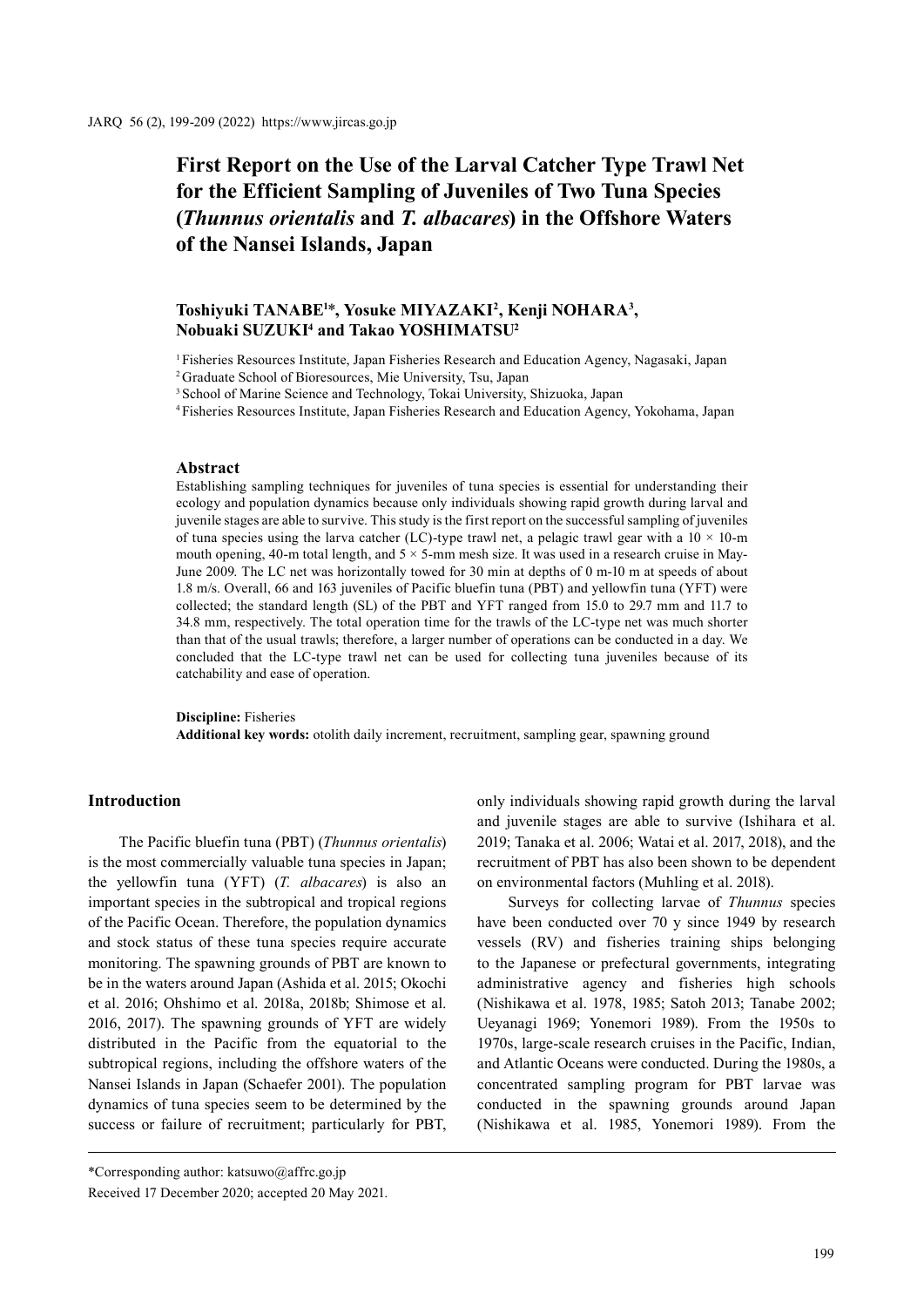1990s to 2010s, small-scale research cruises have been continued by the Japanese government, incorporating administrative agency, which conduct larval research cruises for collecting tuna species (Ohshimo et al. 2017, Tanaka & Suzuki 2016, Tawa et al. 2020). For larval tuna sampling, a 2-m mouth-opening ring net is usually used. With a one-time tow, hundreds of larvae are sometimes recorded and a sufficient number of sampling data are accumulated.

However, for juvenile tuna larger than 10 mm in standard length (SL), previous studies have collected only a limited number of specimens because of the swimming ability of juvenile tuna in relation to their growth. This has resulted in a lack of biological data on the early life history of each tuna species. In this study, individuals of 10 - 100 mm SL and 100-300 mm SL were classified into early and late juvenile, respectively. To forecast the recruitment level of PBT, surveys for collecting early juveniles, especially juveniles of 10-30 mm SL, are necessary, because the growth rate during the early juvenile period increases rapidly (Tanaka & Suzuki 2016), and late juveniles are usually caught by Japanese coastal fishing boats. In the past surveys, large-sized pelagic trawl nets with a mouth opening of 20 m  $\times$  20 m or more were used, and over 30-min or 1-h horizontal tows, tens of tuna juveniles were collected in the waters around the Nansei Islands in June and July (Tanaka & Suzuki 2016). In the Sea of Japan, large-sized trawl net surveys (30 m  $\times$  30 m mouth opening) were conducted in 1999 and 2004 (Tanaka et al. 2007), and a total of 186 PBT juveniles were caught. However, preparing, casting, and winding the large-sized trawl nets require a lot of time and effort. Because of this preparation time, the number of operations of large-sized trawls in a day is strongly limited; therefore, another simply operated gear for collecting juvenile tuna species should be developed. In this study, we applied a new type of towing net, the larva catcher (LC) net, in the offshore waters of the Nansei Islands. We also report the advantage of the LC-type net in comparison with the large-sized trawl net. Additionally, we also report the biological characteristics of juvenile tuna species.

# **Materials and methods**

## **1. The LC-type trawl net**

To sample early tuna juveniles of *Thunnus* species, the LC-type trawl net (Model LC100 m2 R3, Nichimo Co. Ltd., Japan) was used (Fig. 1). The net was a type of pelagic trawl gear and equipped with a para-kite as a mouth-opening gear (cloth product, flexible structure, 9 m2 area) at both side panels (Fig. 2). No otter board was attached to the LC net as used in the usual large-sized trawl nets; therefore, no attachment and detachment operations with mouth-opening gears were necessary during the casting and retrieval of the net, resulting in labor saving at each sampling. The net has the following dimension: mouth opening,  $10 \text{ m} \times 10 \text{ m}$ ; total length, about 40 m; and mesh size of the body, 5 mm  $\times$  5 mm. The mouth opening for the top and bottom directions was achieved by the wing-kite  $(8 \text{ m}^2 \text{ area})$  attached to the top and bottom panels of the mouth (Fig. 2). The body and cod-end of the net were constructed by square mesh panels and were made of high-tenacity polyethylene fibers.

## **2. Juvenile sampling**

The research cruise for sampling juvenile tuna was conducted by the fisheries RV *Shunyo Maru* (887 ton) in the offshore waters between the west of Kume Island and south of the Yaeyama Islands of the Nansei Islands from May 31 to June 11, 2009. A total of 12 sampling stations were chosen in the survey area (Fig. 3, Table 1). The LC-type trawl net was horizontally towed for 30 min near the sea surface (depth: 0 m-10 m) at a speed of approximately 1.8 m/s (3.5 knots). Because early juvenile YFT are mainly collected at depths shallower than 60 m in the tropical Pacific (Tanabe 2002), we hypothesized that early juveniles of PBT and YFT in the Nansei Islands area are distributed in the shallower depth than those in the tropical area because of lower water temperature. We assumed that the LC-type trawl net should be towed at speeds of 1.5-2.1 m/s (3-4 knots) at night according to the results of the sampling of early juveniles of YFT and skipjack tuna (Tanabe 2002). At each station, three tows were made at nighttime between 20:00 and 24:00 Japan Standard Time. The direction of the RV was maintained during the entire duration of the three consecutive tows at each station; no backward movement to the original position of each station was carried out. The sample was weighed as the total wet weight after each towing operation and sorted into tuna juveniles and other major taxa. The tuna juveniles were counted and preserved in 99.5% ethanol. For the quantitative sampling of juvenile tuna, estimating the catch efficiency of the LC-type trawl net is necessary. In the framed trawl net sampling (Lu et al. 2018), the catch efficiency of the net was determined by combining the net sampling and acoustic data. Lu et al. (2018) described that the catch efficiency of a net is represented by the product of the efficiency of the volume of the water filtered, the ratio of juveniles collected and distributed in the sampling area, and the ratio of juveniles retained in the sampling gear and extruded from the gear. Because the LC-type trawl net does not have any frame at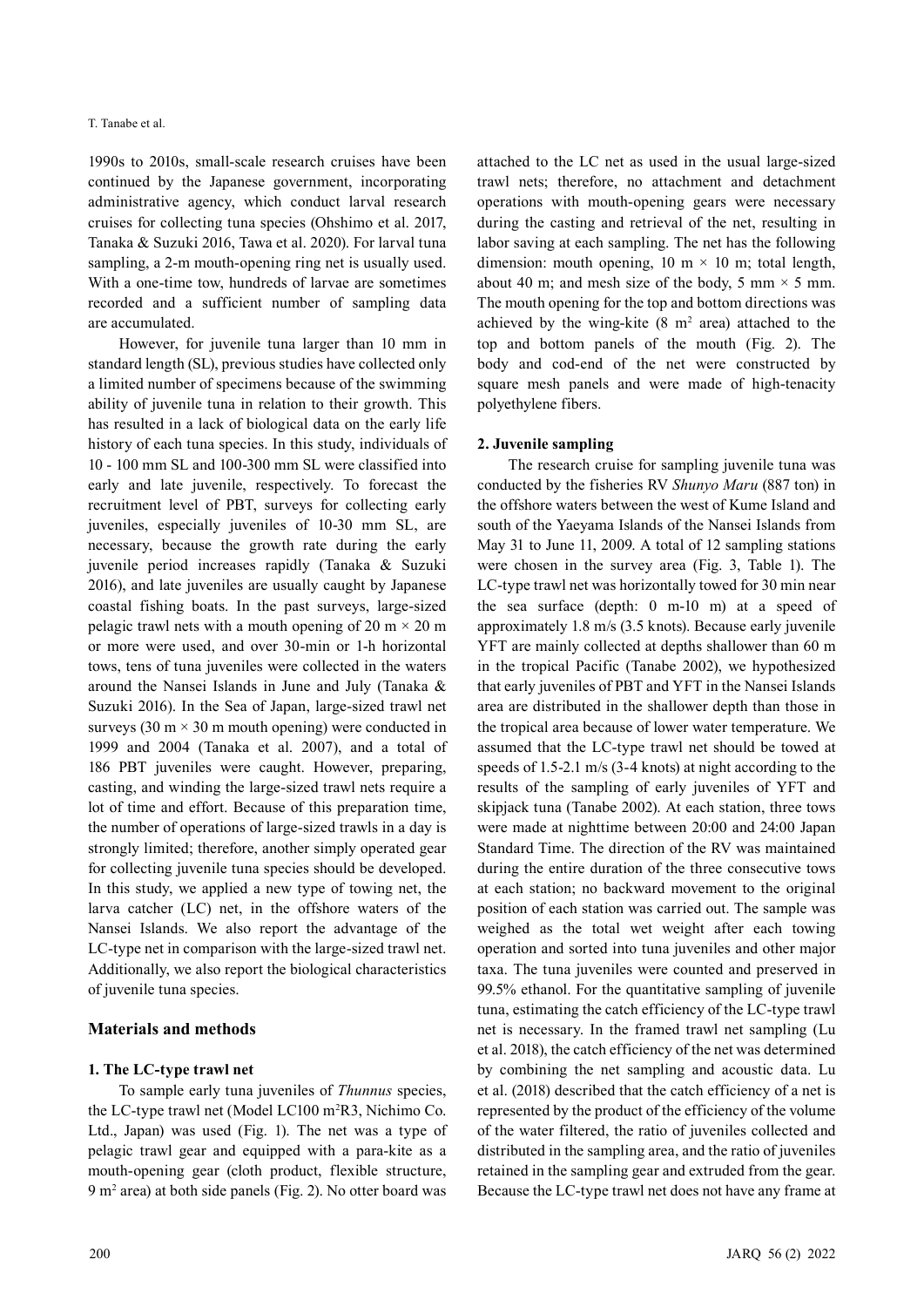Sampling of Tuna Juveniles Using the LC-type Trawl Net



**Fig. 1. A three-dimensional drawing of the larva catcher (LC)-type trawl net (LC100 m2 R3) (Nichimo Co. Ltd., Japan) used for sampling tuna juveniles** PK and WK indicate para-kite and wing-kite, respectively. TP, SP, and CE indicate side panel, top panel, and cod-end, respectively.



**Fig. 2. Front view of a model of the larva catcher (LC)-type trawl net at the experimental tank of Nichimo Co. Ltd., at Shimonoseki, Japan** PK and WK indicate para-kite and wing-kite, respectively.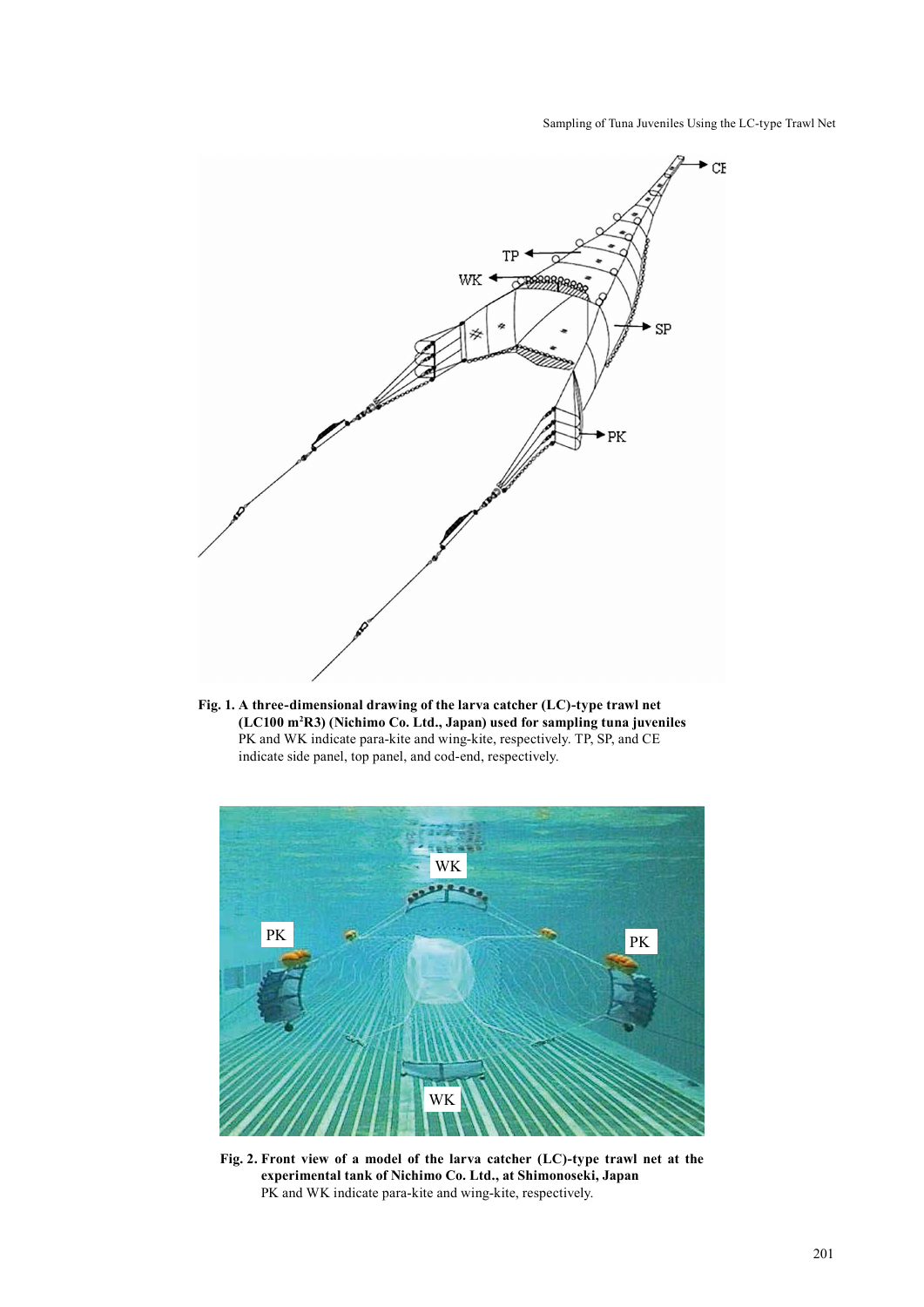

**Fig. 3. Sampling locations for Pacific bluefin tuna (PBT) and yellowfin tuna (YFT) juveniles in the offshore waters of the Nansei Islands, Southwestern Japan** The solid circle, squares, and open circles with numbers indicate the sampling stations where a large

number of tuna juveniles were collected, a few juveniles were collected, and no juvenile was collected, respectively.

| Station No.    | Date                    | Location          |                          | $SST(^{\circ}C)$ | Number of juvenile collected |                  |                |            |                |              |
|----------------|-------------------------|-------------------|--------------------------|------------------|------------------------------|------------------|----------------|------------|----------------|--------------|
|                |                         |                   |                          |                  | First tow                    |                  | Second tow     |            | Third tow      |              |
|                |                         | Longitude         | Latitude                 |                  | <b>PBT</b>                   | <b>YFT</b>       | <b>PBT</b>     | <b>YFT</b> | PBT            | <b>YFT</b>   |
| 16             | May 31                  | 125°00'E          | $22^{\circ}00'N$         | 26.8             | $\theta$                     | $\theta$         | $\mathbf{0}$   | $\theta$   | $\theta$       | $\mathbf{0}$ |
| 17             | June 1                  | 125°00'E          | 23°30'N                  | 26.9             | $\theta$                     | $\boldsymbol{0}$ | $\overline{0}$ | $\theta$   | $\theta$       | $\mathbf{0}$ |
| 19             | June 2                  | 125°00'E          | $26^{\circ}05'$ N        | 27.0             | $\theta$                     |                  | $\Omega$       | $\theta$   | $\theta$       | $\theta$     |
| 20             | June 3                  | $125^{\circ}00'E$ | $25^{\circ}15'$ N        | 26.5             | $\mathbf{0}$                 | $\theta$         | $\mathbf{0}$   | $\theta$   | $\overline{2}$ | $\mathbf{0}$ |
| 10             | $\overline{4}$<br>June  | 125°00'E          | 24°30'N                  | 27.3             | $\theta$                     | $\theta$         | $\Omega$       | $\theta$   | $\theta$       | $\mathbf{0}$ |
| 15             | June 5                  | 123°30'E          | 23°30'N                  | 28.2             | $\theta$                     | $\theta$         | $\mathbf{0}$   | $\theta$   | $\mathbf{0}$   | $\Omega$     |
| 21             | June $6$                | $124^{\circ}00'E$ | $25^{\circ}10^{\prime}N$ | 27.2             |                              | $\theta$         | $\Omega$       | $\theta$   | $\mathbf{0}$   |              |
| 8              | $7\phantom{.0}$<br>June | $126^{\circ}00'E$ | $24^{\circ}00'$ N        | 27.5             | $\theta$                     | $\theta$         | $\theta$       | $\theta$   | $\theta$       | $\theta$     |
| $\overline{7}$ | June 8                  | $126^{\circ}05'E$ | $25^{\circ}05^{\prime}N$ | 26.4             | $\Omega$                     | 2                | $\theta$       |            | $\mathbf{0}$   | $\mathbf{0}$ |
| 22             | June 9                  | 126°09'E          | 23°20'N                  | 27.4             | $\Omega$                     | $\Omega$         | $\theta$       | $\theta$   | $\theta$       | $\theta$     |
| 23             | June 10                 | 126°00'E          | $26^{\circ}09^{\prime}N$ | 27.5             | 30                           | 73               | 21             | 64         | 12             | 21           |
| 4              | June 11                 | 127°00'E          | 28°30'N                  | 25.7             | $\overline{0}$               | $\theta$         | $\mathbf{0}$   | $\theta$   | $\theta$       | $\mathbf{0}$ |

**Table 1. Number of Pacific bluefin tuna (PBT) and yellowfin tuna (YFT) juveniles collected using the larva catcher (LC)-type trawl net in the offshore waters of the Nansei Islands in 2009**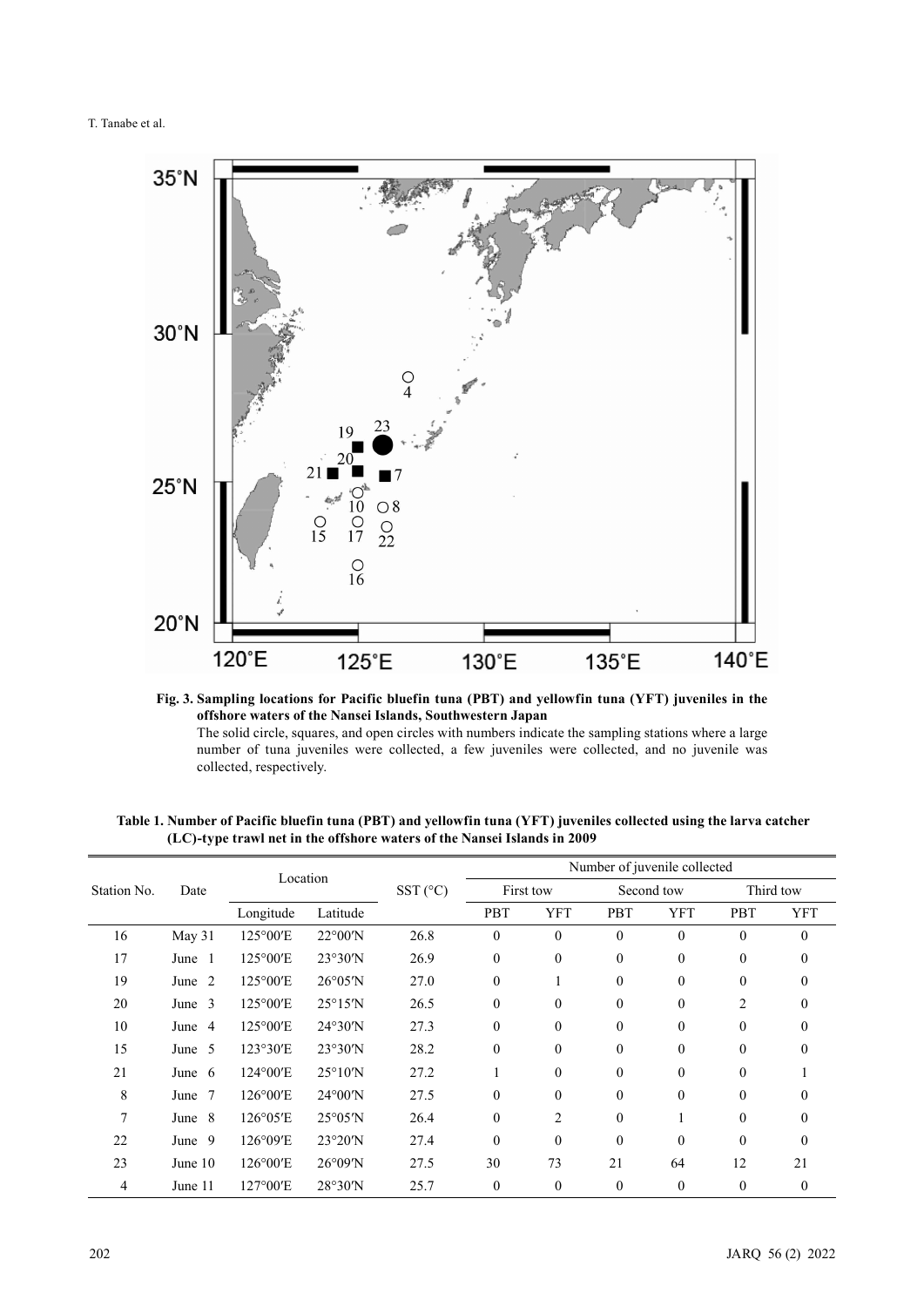the mouth of the net and the present research is the first attempt to use the LC-type trawl net for sampling early juvenile tuna, we calculated the number of juveniles in 1-h tows and the frequency of the occurrence of juveniles as indices of successful sampling.

# **3. Identification and measurement of juvenile tuna**

After the research cruise, the total length (TL) and SL of juvenile tuna were measured to the nearest 0.01 mm using a digital caliper. The body weight (BW) of the specimen was measured to 0.01 mg using an electronic balance. A portion of muscle tissue was taken from the right side of the body using a dissecting knife, and crude DNA was extracted using the Gentra Puregene Tissue Kit (Qiagen, Netherlands). The PBTs were identified according to the method of Chow and Inoue (1993). The flanking region of ATCO between ATPase6 and cytochrome oxidase III (CO3) genes of mtDNA was amplified using the polymerase chain reaction (PCR) method. The PCR products were directly digested by the restriction enzyme Alu1, and the restriction fragment length polymorphism (RFLP) was analyzed. Additionally, the multiplex PCR method was used in this study to increase the precision of the identification (Suzuki et al. 2014). The YFTs were identified using the method of Chow et al. (2003). The CytB fragments of mtDNA were amplified using the PCR method. The PCR products were directly digested by the restriction enzyme EcoN1 and analyzed using the RFLP method.

# **4. Stomach contents and otolith daily increment examination**

The stomach of juvenile tuna was removed, and the wet weight of the stomach contents was measured to the nearest 0.1 mg. The stomach contents were identified to the lowest possible taxa under a dissecting microscope, and the number of each taxon was recorded. The sagittal otoliths of the juvenile tuna were removed from the specimens under a dissecting microscope and cleaned using distilled water, dried, and preserved at ambient temperature. The left side of the otoliths was embedded in enamel resin, dried more than 36 h at ambient temperature, and polished with lapping films (Tanabe et al. 2003). The number of daily increments between the core and the edge of the otoliths was counted, and the increment widths were measured using an otolith measurement system (APR/W, Ratoc System Engineering, Japan). The otolith radius (OR) was measured as the maximum length between the core and the posterior edge. The first increment in the otolith of the PBT is formed around 4 d after hatching (Itoh et al. 2000); the daily age after hatching was determined

according to Itoh et al. (2000). Based on the first increment formation of the YFT (Wexler et al. 2001), the age after hatching was determined.

#### **Results**

#### **1. Collections of** *Thunnus* **juveniles**

A total of 66 PBT and 163 YFT juveniles were collected throughout the 36 tows of the LC-type trawl net (Table 1). Most of PBT (95%) and YFT (97%) were caught at the station located offshore the west of Kume Island (Fig. 3). The sea surface temperature of the sampling station (26°09′N, 126°00′E) was 27.5°C (Table 1). The number of juveniles caught in the 1-h tows and the frequency of the occurrence of juveniles were 2-60 individuals and 13.9% for PBT and 2-146 individuals and 19.4% for YFT, respectively (Table 2). The mean wet weight of whole collections of the 1-h tows was 2.8 kg (Table 2). The dominant collections obtained from the LC-type trawl net, except for juvenile tuna, were lantern fish, flying fish, squids, and salps. The characteristics of the LC-type trawl net in comparison with the usual large-sized trawl net (NST-type trawl net) are shown in Table 2. In the collections of the LC-type trawl net, the ranges and means in the SL of the PBT were 15.0 mm-29.7 mm and 22.1 mm, respectively. Those of the YFT were 11.7 mm-34.8 mm and 19.3 mm, respectively. The mean SL of the PBT was significantly larger than that of YFT (Mann–Whitney U-test, *P* < 0.001). The mode in the SL of the PBT and YFT was observed at 20 mm-25 mm and 15 mm-20 mm classes, respectively (Fig. 4). The increased SL of the collected juveniles from the first to the second and third tow of the net was observed (Fig. 5). Significant differences of mean SL were recognized between the first and third tow of the PBT and between the first and second, and the first and third tow of the YFT (Mann–Whitney U-test, *P* < 0.05). The ranges and means in the BW of PBT were 23.2 mg-268.2 mg and 108.2 mg, respectively. Those of YFT were 4.7 mg-447.7 mg and 89.4 mg, respectively. The relationship between SL and BW in juveniles of PBT and YFT was represented by the following equations (Fig. 6):

BWPBT = −2.234SLPBT 3.147 BWYFT = −2.311SLYFT 3.269

The relationship between the TL and SL of the PBT and YFT was represented by the following equations:

$$
TL_{\text{pBT}} = 1.0996 SL_{\text{pBT}} + 1.317
$$

$$
TL_{\text{YFT}} = 1.1686 SL_{\text{YFT}} - 0.0262
$$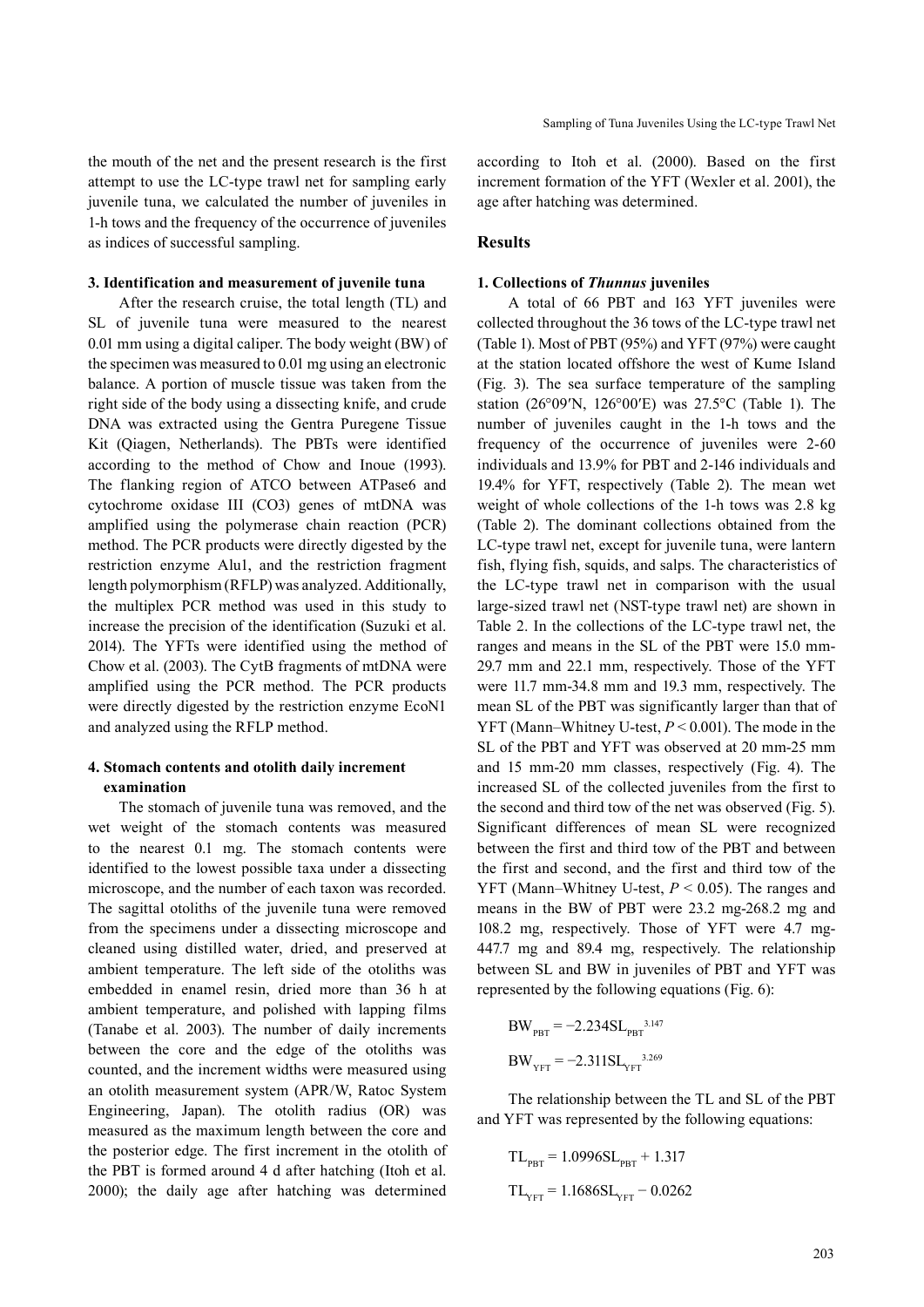T. Tanabe et al.

#### **Table 2. Characteristics of two types of trawl nets, the LC-type, LC100m2 R3 and the NST-type, NST99K1**

|                                           |            | Type of net                        |                                          |  |  |  |
|-------------------------------------------|------------|------------------------------------|------------------------------------------|--|--|--|
|                                           |            | LC100m <sup>2</sup> R3             | NST99K1*                                 |  |  |  |
| Size of mouth opening                     |            | $10 \text{ m} \times 10 \text{ m}$ | $25 \text{ m} \times 25 \text{ m}$       |  |  |  |
| Total length                              |            | 40 <sub>m</sub>                    | 90 <sub>m</sub>                          |  |  |  |
| Mesh size at cod-end                      |            | $5 \text{ mm}$                     | $17.5 \text{ mm}$                        |  |  |  |
| Towing speed                              |            | $1.5 - 2.1$ m/s                    | $2.1 - 2.6$ m/s                          |  |  |  |
|                                           |            | $(3.0-4.0 \text{ knots})$          | $(4.0-5.0 \text{ knots})$                |  |  |  |
| Towing resistance                         |            | 8 ton. at 3.0 knots                | 12 ton. at $4.5$ knots                   |  |  |  |
| Mouth opening system                      |            | para-kite and wing-kite            | a pair of otter board                    |  |  |  |
| Fitting operation at tow of the net       |            | no operation necessary             | attachment and dettachment               |  |  |  |
| Number of crew on the deck                |            | 4 person                           | 6 person                                 |  |  |  |
| Time for casting and retrieval            |            | 11-21 min. (average $16$ min.)     | 26-56 min. (average 34 min.)             |  |  |  |
| Collections                               |            |                                    |                                          |  |  |  |
| Number of tuna juveniles (except 0 catch) | <b>PBT</b> | $2-60$ inds.                       | $1-15$ inds.                             |  |  |  |
|                                           | <b>YFT</b> | 2-146 inds.                        | $1-13$ inds.                             |  |  |  |
| Frequency of occurrence of tuna juveniles |            |                                    |                                          |  |  |  |
|                                           | PBT        | 13.9%                              | 50.0%                                    |  |  |  |
|                                           | <b>YFT</b> | 19.4%                              | 55.0%                                    |  |  |  |
| Wet weight of whole collections           |            | $0.1 - 28.0$ kg (average 2.8 kg)   | 1.1-24.2 kg (average $11.5 \text{ kg}$ ) |  |  |  |

\*Data of NST99K1 are obtained from Tanabe et al. (unpublished data).





## **2. Stomach contents**

The ratios of empty stomachs to stomachs containing food, excluding damaged individuals, were 45% in the PBT and 44% in the YFT. Identifying the stomach contents was usually difficult because of the digestion of prey items. Larval fish of unidentified species were dominant in the PBT; 1-5 larvae were observed in each

stomach. A few crustaceans were found in the PBT. In the stomachs of the YFT, unidentified larval fish, crustaceans, and appendicularians were found. The maximum wet weight of the stomach contents in the PBT and YFT juveniles was 12.9 mg (9.4% of BW) and 8.1 mg (7.4% of BW), respectively.

# **3. Daily age determination**

The relationship between the SL and OR of the PBT and YFT juveniles was represented by the following equations, in which high correlation coefficients (approximately 0.9) were observed:

$$
SL_{\text{PBT}} = 0.0849 \text{OR}_{\text{PBT}} - 2.6587 \text{ (R}^2 = 0.885)
$$

$$
SL_{\text{YFT}} = 0.0937 \text{OR}_{\text{YFT}} - 5.9285 \text{ (R}^2 = 0.922)
$$

The determined age of 49 PBT juveniles ranged from 20 to 25 d (mean: 21.4 d) and that of 76 YFT juveniles ranged from 14 to 21 d (mean: 17.7 d). The mean age of PBT was higher than that of YFT (*t*-test, *P* < 0.01). The day of hatching estimated by daily age ranged from May 15 to 22 in the PBT and from May 19 to 26 in the YFT.

The relationship between daily age and SL in the PBT and YFT juveniles was represented by the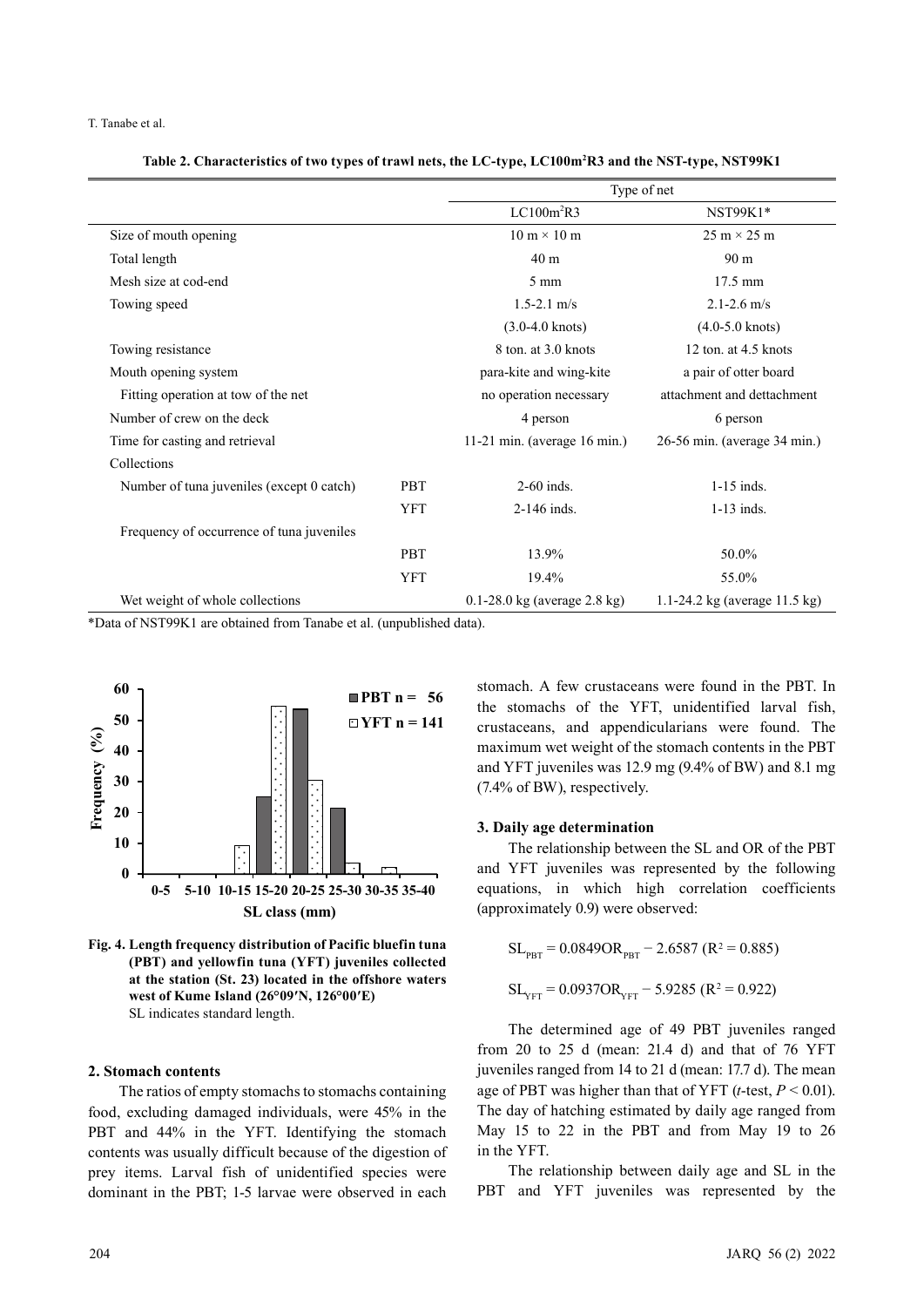

**Fig. 5. Boxplots of the standard length (SL) of the Pacific bluefin tuna (PBT) and yellowfin tuna (YFT) juveniles caught using the larva catcher (LC)-type trawl net at the station (St. 23) (26°09′N, 126°00′E), where the largest number of tuna juveniles were collected**

following equations:

 $SL_{\text{PBT}} = 2.199D - 25.159 (R^2 = 0.558)$  $SL_{YFT}$  = 1.681D – 9.725 (R<sup>2</sup> = 0.340)

Daily growth rate until 3 weeks after hatching in both species of juveniles was estimated at approximately 2 mm/d (Fig. 7).

# **Discussion**

In the present study, the LC-type trawl net was applied for collecting early juvenile tuna species in the



**Fig. 6. Relationship between the standard length (SL) and body weight (BW) of the Pacific bluefin tuna (PBT) and yellowfin tuna (YFT) juveniles**

offshore waters of the Nansei Islands, which is one of the spawning and nursery grounds for PBT (Uematsu et al. 2018, Wells et al. 2020). The larvae of PBT and YFT are abundantly distributed in the Kuroshio offshore waters (Tawa et al. 2020). The early juveniles of PBT and YFT collected in this study are found near the Kuroshio Current. Therefore, the larvae of PBT and YFT have been shown to be transported in the northeast direction by the Kuroshio Current (Fujioka et al. 2018) or to grow in the area around the Nansei Islands. Based on the results from the otolith microstructure analysis of PBT, individuals with rapid growth are able to survive during the larval and juvenile stages (Tanaka et al. 2006, Watai et al. 2017, 2018, Ishihara et al. 2019). There are some reports on the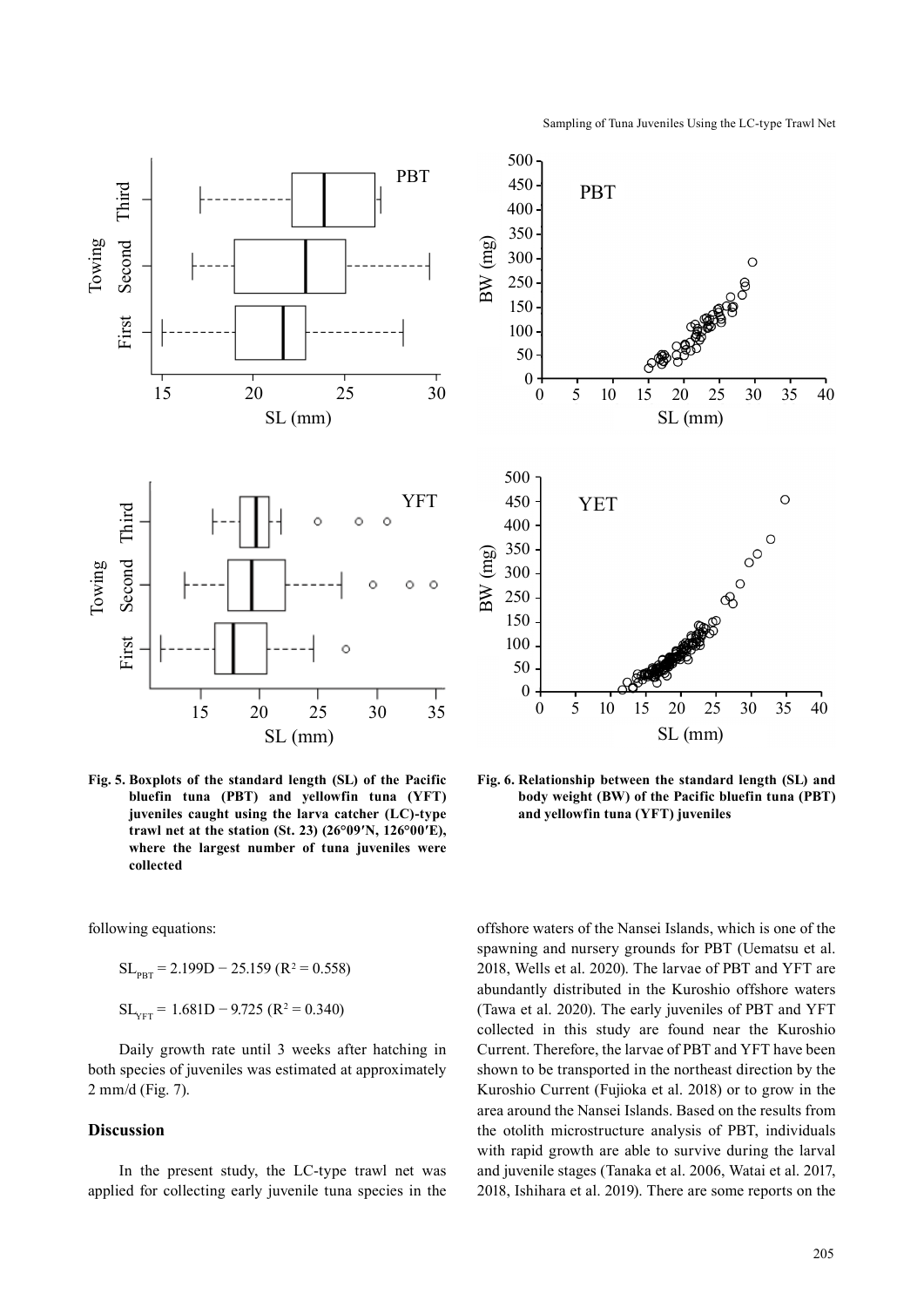

**Fig. 7. Relationship between age in days and standard length (SL) of the Pacific bluefin tuna (PBT) and yellowfin tuna (YFT) juveniles**

larval distribution of tuna species (Nishikawa et al. 1985, Satoh 2010, Tawa et al. 2020); however, reports on the distribution of juveniles are few because of their increased net avoidance ability. The main objective of this study was to show the efficiency of a new type of trawl net, LC net, for collecting early juvenile specimens of tuna species.

# **1. Efficiency of the LC-type trawl net**

In previous studies of the 1990s and 2000s, commercial-sized mouth-opening trawl nets had been used for sampling tuna juveniles; however, only one record of a large number of early juveniles of tuna species has been obtained from the survey in the offshore waters of the Nansei Islands in June 1997 (Tanaka & Suzuki 2016). During the 1997 sampling, a total of 176 PBT (fork length [FL]: 20 mm-47 mm) and 7 YFT (FL: 26 mm-

63 mm) juveniles were collected using the NST-type trawl net  $(30 \times 30)$ -m mouth opening, 86-m TL; Nichimo Co. Ltd., Japan) from seven tows during the day and night (Itoh et al. 1999). In the Sea of Japan, the NST-type trawl net was used from August to September 1999 and 2004, and 186 PBT late juveniles (FL: 108 mm-280 mm) were captured (Tanaka et al. 2007). Recently, in 2017 and 2018, hundreds of PBT late juveniles of lengths larger than 100 mm FL were collected in the northern part of the Sea of Japan (Tanaka et al. 2020). However, for early juveniles, especially of lengths between 10- and 30-mm SL, corresponding to the life stage shortly after the metamorphosis from larva to juvenile, collections remain limited. The reason for the limited number of early juvenile collections of 10 mm-30 mm SL seems to be the inadequate mesh sizes of the NST-type net or limited sampling area and period in the previous research cruises. We applied the LC-type trawl net for the first time for juvenile tuna sampling and carried out 36 tows at 12 stations at night in the offshore waters of the Nansei Islands. A total of 66 PBT (SL: 15 mm-30 mm) and 163 YFT (SL: 12 mm-35 mm) early juveniles were successfully collected in the present study. Around 95 % of the PBT juveniles and 97% of the YFT juveniles were caught at one sampling station located in the offshore waters to the west of Kume Island. The total number of tuna juveniles sampled by the LC net was similar to the number sampled by the NST net used in the past research. These specimens of tuna juveniles were enough for the analyses of biological studies. The mean operation time of casting and winding the LC and NST nets for tows was 16 min and 34 min, respectively (Table 2). The NST-type trawl needs the attachment and detachment operations with mouth-opening gears during the casting and retrieval of the net (usually six crews on the deck are necessary for each operation). This means that the LC net sampling has an advantage of saving time and effort compared with the NST trawling. This makes it possible for the LC trawl net to survey a wider area and to achieve a larger number of tows than the NST trawl net during the limited days available for sampling activities.

In the present study, the LC-type trawl net was horizontally towed for 30 min near the sea surface (depth: 0 m-10 m). Furukawa et al. (2017) reported the vertical distribution of late juvenile PBT in Tosa Bay using an electronic archival tag, and late juvenile PBT were distributed in the upper layers above the thermocline and sometimes dived to a deeper layer. Additionally, the mean depth of the late juvenile PBT at night was shallower than that during the daytime. The LC-type trawls were used only at night at shallow depths. Because Japanese longline boats operate during the daytime in the Nansei Islands,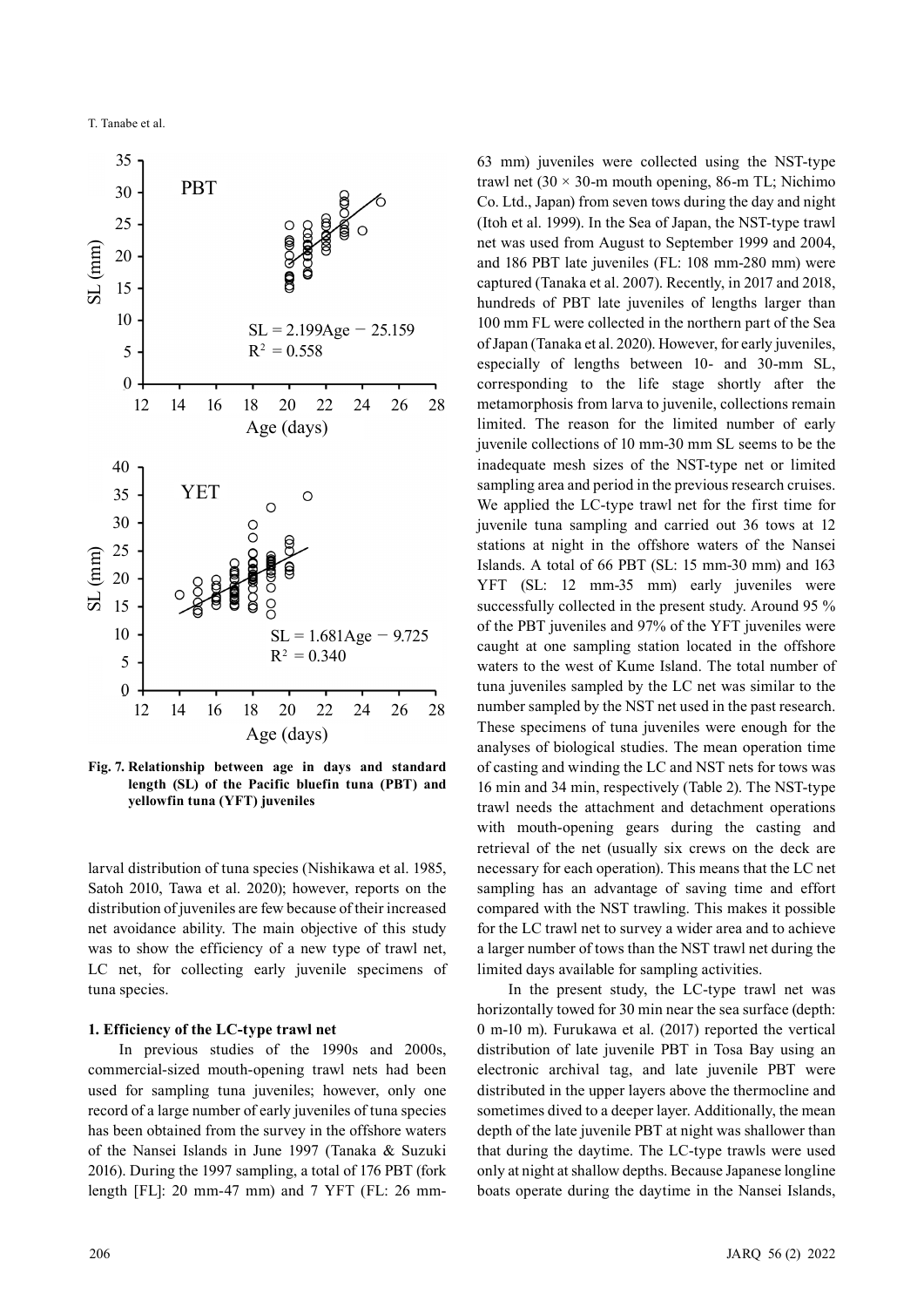surveys with trawl operations during the daytime are restricted by fishing boats. Therefore, we conclude that the LC-type trawl net is more efficient than the NST-type trawl net under limited survey time.

## **2. Biological characteristics of** *Thunnus* **juveniles**

In the present study, we observed the stomach contents of early juveniles of the PBT and YFT, and unidentified fish larvae were dominant. The results suggest the change in prey items from planktivores to piscivores during the early life stages from larva to juvenile of 10-30 mm SL (Tanaka et al. 1996, Uotani et al. 1990). Empty stomachs in the PBT and YFT juveniles (44%-45%) were also observed. In the present study, towing of the LC net was only conducted at nighttime; therefore, most of the prey items were digested because juveniles of PBT and YFT capture prey only during the daytime (Uotani et al. 1990, Young & Davis 1990). Hiraoka et al. (2019a) reported the stomach contents of late juvenile PBT (150 mm-299 mm) in Tosa Bay and concluded that small pelagic fish are the main prey items, but sometimes, crustaceans were observed in the stomach. The prey component in the PBT stomach has been shown to be affected by the environmental conditions (Hiraoka et al. 2019a). Kodama et al. (2017, 2020) developed metagenetic techniques to identify prey species in the stomach of PBT larvae. The morphological and metagenetic techniques for the identification of the prey species of PBT and YFT juveniles should be applied in further studies.

The estimated growth rates in the larvae of PBT and YFT ranged from 0.3 to 0.5 mm/d, which was observed using otolith daily increment analysis (Ishihara et al. 2019, Lang et al. 1994, Satoh et al. 2008, Tanaka et al. 2006, Watai et al. 2017, 2018). The growth rate of early juvenile tuna estimated in this study was approximately 2 mm/d, indicating the increased growth rate during the early life period from larva to juvenile. The rapid growth in the early juvenile period seems to play an important role for the survival of individuals (Ishihara et al. 2019, Tanaka et al. 2006, Watai et al. 2017, 2018); further detailed studies on the growth of juvenile tuna species are necessary with otolith increment analyses of large enough numbers of specimens. The analyses of feeding habits and nutritional condition in relation to the growth estimation during the juvenile stage of tuna species could be used for the assessment of the probability of survival of juvenile tuna. In the present study, the estimated day of hatching calculated from the daily age ranged from May 15 to 22 in PBT and from May 19 to 26 in YFT. The period for hatching of PBT juveniles corresponded with the spawning season of adult fish (Ashida et al. 2015, Shimose et al. 2017), and adult PBT and YFT are caught by longline boats during this period around the Nansei Islands (Furukawa 1961, Ohta & Yamada 2016).

Biological characteristics, such as growth, and prey items drastically change during the life stages from larva to juvenile in tuna species. Comparing the biological characteristics among each stage of tuna species is essential to understand population dynamics and recruitment processes. The present study reports the application of the LC-type trawl net for sampling early juvenile tuna (SL: 10 mm-30 mm) in a size range previously rarely collected in research surveys. An examination of biological characteristics of early stage juvenile tuna accompanied with effective sampling techniques is remarkably important. For example, comparative studies on the growth estimation and nutritional condition of early juveniles among different years may enable forecasts of year class strengths and subsequent improvement of stock management. In recent studies, the differences in nutritional condition (i.e., lipid contents and fatty acid composition) of PBT larvae and adults have been shown between the Nansei Islands area and the Sea of Japan (Matsumoto et al. 2018, Hiraoka et al. 2019b). This finding suggests a possibility of different survival strategies among habitats in PBT. Therefore, further surveys for sampling early tuna juveniles in the waters around Japan, such as the Sea of Japan and offshore of northeastern Japan, and comparative studies on the biological characteristics among different habitats are necessary.

## **Acknowledgements**

We would like to express our gratitude to the captain and crew of the RV *Shunyo Maru*, Dr. M. Sakai, and staff of the Nichimo Co. Ltd. for their great assistances in the juvenile tuna sampling. The research cruise, juvenile sampling, and related activities in this study were carried out with the financial support of the Japan Fisheries Agency. The analyses of tuna specimens were conducted in a cooperative study between the Seikai National Fisheries Research Institute and Mie University. We are grateful to the members of these organizations for their kind assistance in the research activities. We also thank Dr. S. Ohshimo and the anonymous reviewers for their helpful suggestions and valuable comments on the manuscript.

#### **References**

Ashida, H. et al. (2015) Reproductive condition, batch fecundity, and spawning fraction of large Pacific bluefin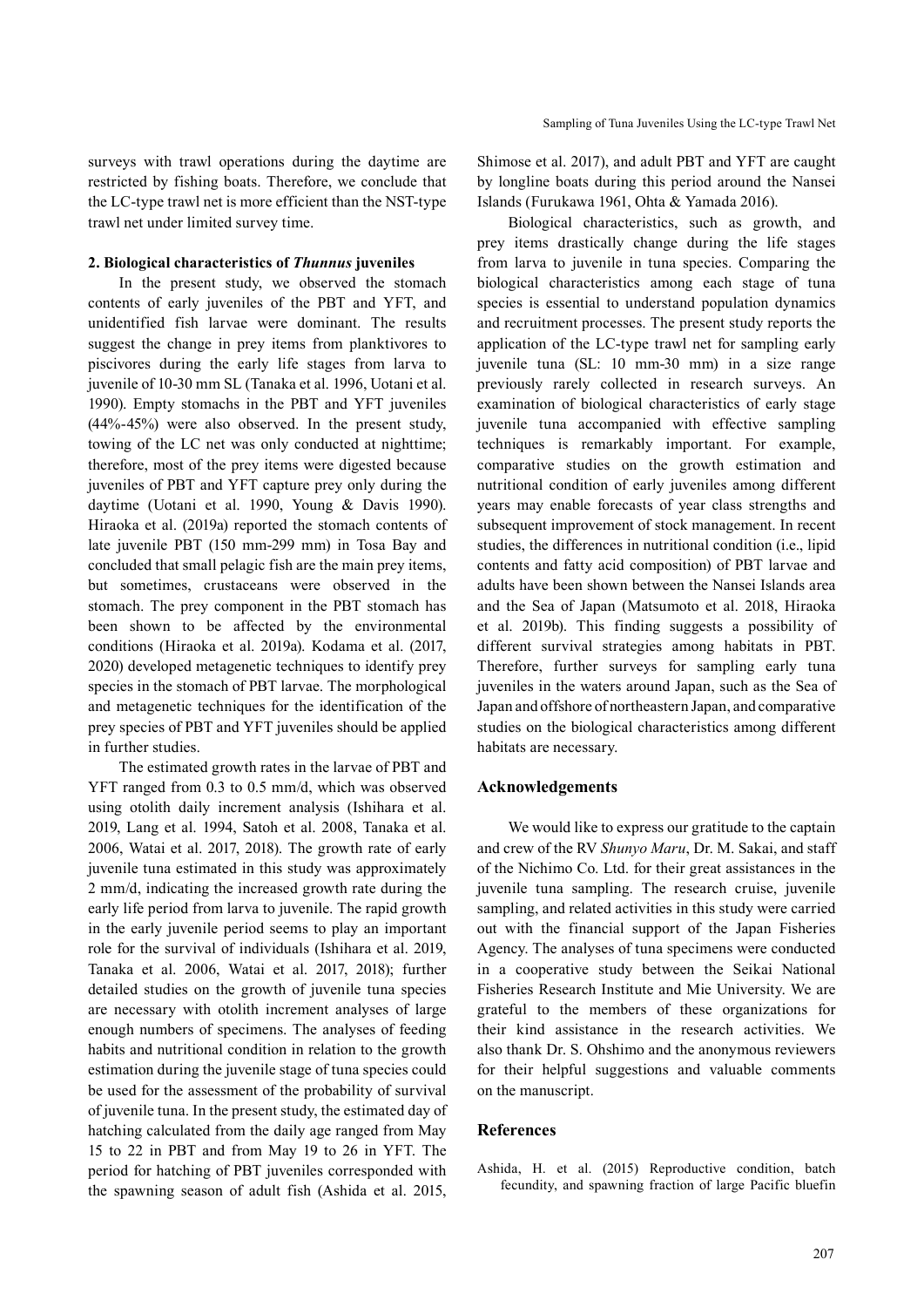T. Tanabe et al.

tuna *Thunnus orientalis* landed at Ishigaki Island, Okinawa, Japan. *Environ. Biol. Fishes*, **98**, 1173-1183.

- Chow, S. & Inoue, S. (1993) Intra- and interspecific restriction fragment length polymorphism in mitochondrial genes of *Thunnus* tuna species. *Bull. Nat. Res. Inst. Far Seas Fish*., **30**, 207-225.
- Chow, S. et al. (2003) Genetic and morphological identification of larval and juvenile tunas (Pisces: Scombridae) caught by a mid-water trawl in the western Pacific. *Bull. Fish. Res. Agen*., **8**, 1-14.
- Fujioka, K. et al. (2018) Habitat use and movement patterns of small (age-0) juvenile Pacific bluefin tuna (*Thunnus orientalis*) relative to the Kuroshio. *Fish. Oceanogr*., **27**, 185-198.
- Furukawa, I. (1961) Studies on the tuna long line fishery in the Eastern China Sea and Okinawa region–I. Fish composition. *Bull. Japan. Soc. Sci. Fish*., **27**, 558-565 [In Japanese with English summary].
- Furukawa, S. et al. (2017) Archival tagging reveals swimming depth and ambient and peritoneal cavity temperature in age-0 Pacific bluefin tuna, *Thunnus orientalis*, off the southern coast of Japan. *Environ. Biol. Fishes*, **100**, 35-48.
- Hiraoka, Y. et al. (2019a) Interannual variation of the diet shifts and their effects on the fatness and growth of age-0 Pacific bluefin tuna (*Thunnus orientalis*) off the southwestern Pacific coast of Japan. *Fish. Oceanogr*., **28**, 419-433.
- Hiraoka, Y. et al. (2019b) Lipid and fatty acid dynamics by maternal Pacific bluefin tuna. *PLoS ONE*, **14**, e0222824.
- Ishihara, T. et al. (2019) Differences in larval growth of Pacific bluefin tuna (*Thunnus orientalis*) between two spawning areas, and an evaluation of the growth-dependent mortality hypothesis. *Environ. Biol. Fishes*, **102**, 581-594.
- Itoh, T. et al. (1999) *Survey for larvae and juveniles of northern bluefin tuna. Report of the first research cruise in 1997 by RV Shunyo Maru.* National Research Institute of Far Seas Fisheries, Shizuoka, Japan [In Japanese].
- Itoh, T. et al. (2000) Otolith daily increment formation in laboratory reared larval and juvenile bluefin tuna *Thunnus thynnus*. *Fish. Sci.*, **66**, 834-839.
- Kodama, T. et al. (2017) Diet composition and feeding habits of larval Pacific bluefin tuna *Thunnus orientalis* in the Sea of Japan: Integrated morphological and metagenetic analysis. *Mar. Ecol. Prog. Ser*., **583**, 211-226.
- Kodama, T. et al. (2020) Feeding habits of the Pacific bluefin tuna (*Thunnus orientalis*) larvae in two nursery grounds based on morphological and metagenetic analyses. *Deep Sea Res. II Top. Stud. Oceanogr*., **175**, 104745.
- Lang, K. L. et al. (1994) Variations in the age and growth of yellowfin tuna larvae, *Thunnus albacares*, collected about the Mississippi River plume. *Environ. Biol. Fishes*, **39**, 259-270.
- Lu, et al. (2018) Estimating the catch efficiency of a framed midwater trawl for juvenile walleye pollock (*Gadus chalcogrammus*) using an acoustic method. *Suisan Kogaku* (*Fish. Engineer*.), **55**, 135-144 [In Japanese with English summary].
- Matsumoto, Y. et al. (2018) A simplified gas chromatographic fatty-acid analysis by the direct saponification/methylation procedure and its application on wild tuna larvae. *Lipids*, **53**, 919-929.

Muhling, B. A. et al. (2018) Regional-scale surface temperature

variability allows prediction of Pacific bluefin tuna recruitment. *ICES J. Mar. Sci*., **75**, 1341-1352.

- Nishikawa, Y. et al. (1978) Distribution atlas of larval tunas, billfishes and related species. Results of larval surveys by R/V Shunyo Maru and Shoyo Maru, 1956-1975. *Enyo Suisan Kenkyusho* (*Far Seas Fish. Res. Lab*.) *S. Ser*., **9**, 1-99 [In Japanese with English summary].
- Nishikawa, Y. et al. (1985) Average distribution of larvae of oceanic species of scombrid fishes, 1956-1981. *Enyo Suisan Kenkyusho* (*Far Seas Fish. Res. Lab*.) *S. Ser*., **12**, 1-99 [In Japanese with English summary].
- Ohshimo, S. et al. (2017) Horizontal distribution and habitat of Pacific bluefin tuna, *Thunnus orientalis*, larvae in the waters around Japan. *Bull. Mar. Sci*., **93**, 769-787.
- Ohshimo, S. et al. (2018a) Long-term change in reproductive condition and evaluation of maternal effects in Pacific bluefin tuna, *Thunnus orientalis*, in the Sea of Japan. *Fish. Res*., **204**, 390-401.
- Ohshimo, S. et al. (2018b) Evidence of spawning among Pacific bluefin tuna, *Thunnus orientalis*, in the Kuroshio and Kuroshio–Oyashio transition area. *Aquat. Living Resour*., **31**, 33.
- Ohta, I. & Yamada, H. (2016) Formation of a Pacific bluefin tuna fishing ground on their spawning grounds around the Ryukyu Islands. Implication of a relationship with mesoscale eddies. *In* Biology and ecology of bluefin tuna, eds. Kitagawa, T. & Kimura, S., CRC Press, Boca Raton, USA, pp. 123-136.
- Okochi, Y. et al. (2016) Reproductive biology of female Pacific bluefin tuna, *Thunnus orientalis*, in the Sea of Japan. *Fish. Res*., **174**, 30-39.
- Satoh, K. (2010) Horizontal and vertical distribution of larvae of Pacific bluefin tuna *Thunnus orientalis* in patches entrained in mesoscale eddies. *Mar. Ecol. Prog. Ser*., **404**, 227-240.
- Satoh, K. (2013) Patch study on the early life ecology of Pacific bluefin tuna, *Thunnus orientalis*, in the Nansei Islands, northwestern Pacific Ocean. *Suisan Sogo Kenkyu Center Kenkyu Hokoku* (*Bull. Fish. Res. Agen*.), **37,** 85-145 [In Japanese with English summary].
- Satoh, K. et al. (2008) Variations in the instantaneous mortality rate between larval patches of Pacific bluefin tuna *Thunnus orientalis* in the northwestern Pacific Ocean. *Fish. Res*., **89**, 248-256.
- Schaefer, K. M. (2001) Reproductive biology of tunas. *Fish Physiol.*, **19**, 225-270.
- Shimose, T. et al. (2016) Sexual differences in the occurrence of Pacific bluefin tuna *Thunnus orientalis* in the spawning ground, Yaeyama Islands. *Environ. Biol. Fishes*, **99**, 351-360.
- Shimose, T. et al. (2017) Solar and lunar influences on the spawning activity of Pacific bluefin tuna (*Thunnus orientalis*) in the south-western North Pacific spawning ground. *Fish. Oceanogr*., **27**, 76-84.
- Suzuki, N. et al. (2014) Annual fluctuation in Pacific bluefin tuna (*Thunnus orientalis*) larval catch from 2007 to 2010 in waters surrounding the Ryukyu Archipelago, Japan. *Bull. Fish. Res. Agen*., **38**, 87-99.
- Tanabe, T. (2002) Studies on the early life ecology of skipjack tuna, *Katsuwonus pelamis*, in the tropical western-north Pacific. *Suisan Sogo Kenkyu Center Kenkyu Hokoku*